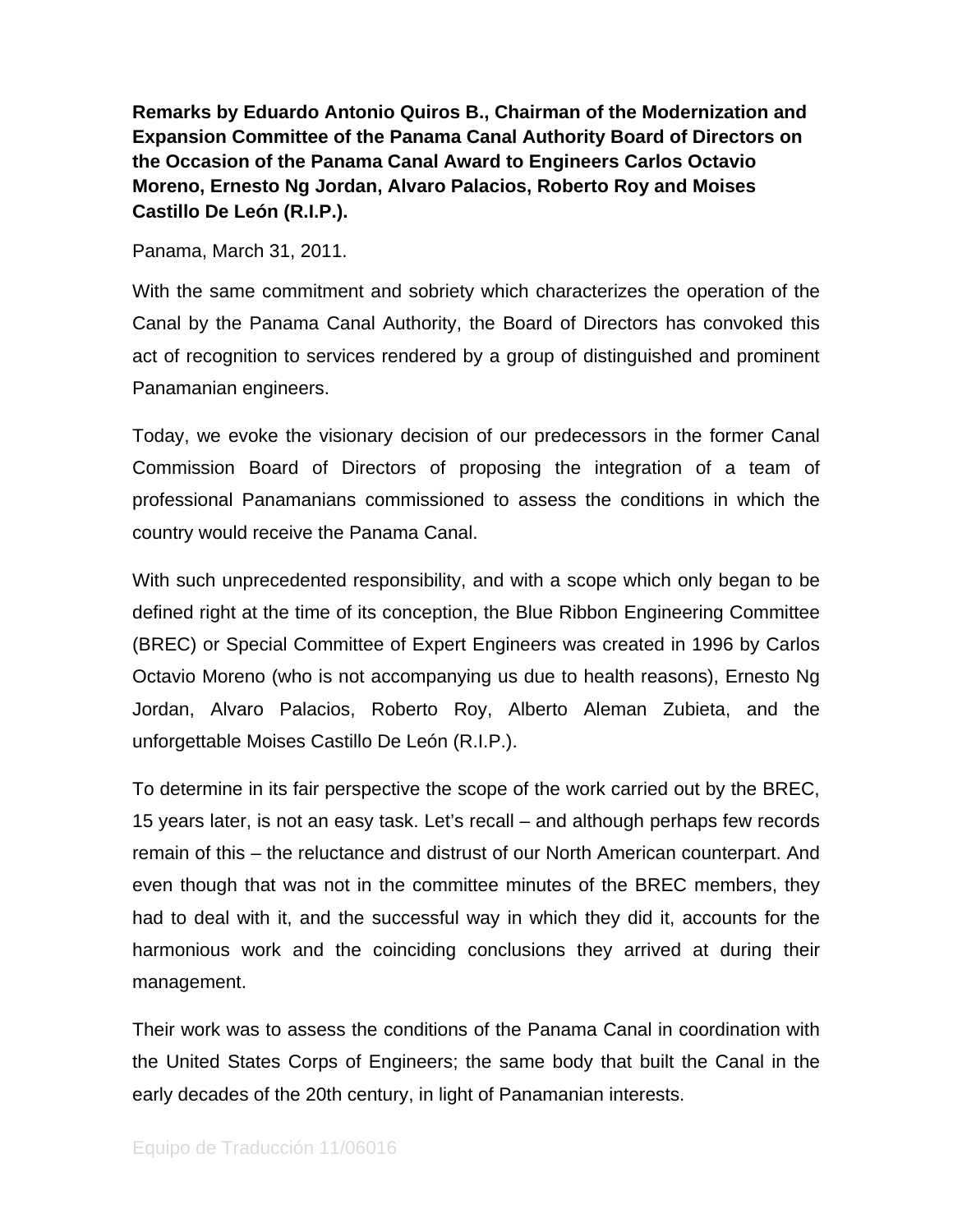This high responsibility entailed the assessment of the conditions of the Canal's infrastructure, to ensure its viability beyond the year 2000; to perform the maintenance audit, and the audit of existing systems in the Canal. This task had been executed as part of the preparations that were being undertaken in the days prior to the transfer of the Canal to Panamanian stewardship.

This Committee focused its attention on the revision of the documentation related to the physical and technical conditions of the Canal; conducted field visits and briefings, which allowed them to establish criteria and make important contributions to the operation and future development of the Canal which were later put into practice. The contributions included the installation of hydraulic strut arms for the operation of the lock gates, the modernization of the locks operation control system, the marine traffic control system; and the acquisition of more powerful locomotives and tugboats, in addition to the replacement of the locomotive tow tracks, and the acceleration of the Culebra Cut Widening Program.

The work performed by the BREC was the force behind the development of the Canal Modernization Plan which came to fruition with an investment of more than US\$1 billion in improvements, replacement of equipment and new structures.

Their valuable contributions continued to grow, even after completing their efforts of laying the groundwork for the development of the Panama Canal Master Plan for the construction of the Third Set of Locks.

All these contributions make engineers Moreno, Ng, Palacios, Roy and, posthumously, Castillo, worthy of the highest recognition awarded by the Panama Canal Authority.

Equipo de Traducción 11/06016 And having said this, I know that for you – including the Administrator – the best tribute is to be witnesses, to ten years of an effective and successful Panamanian administration, with an Expansion Program and the construction of the ambitious third set of locks in full execution, of how the Panama Canal is a world leader in the maritime industry and a driving force behind the development of our country. However, and if I may say this on behalf of my fellow directors, I believe that this